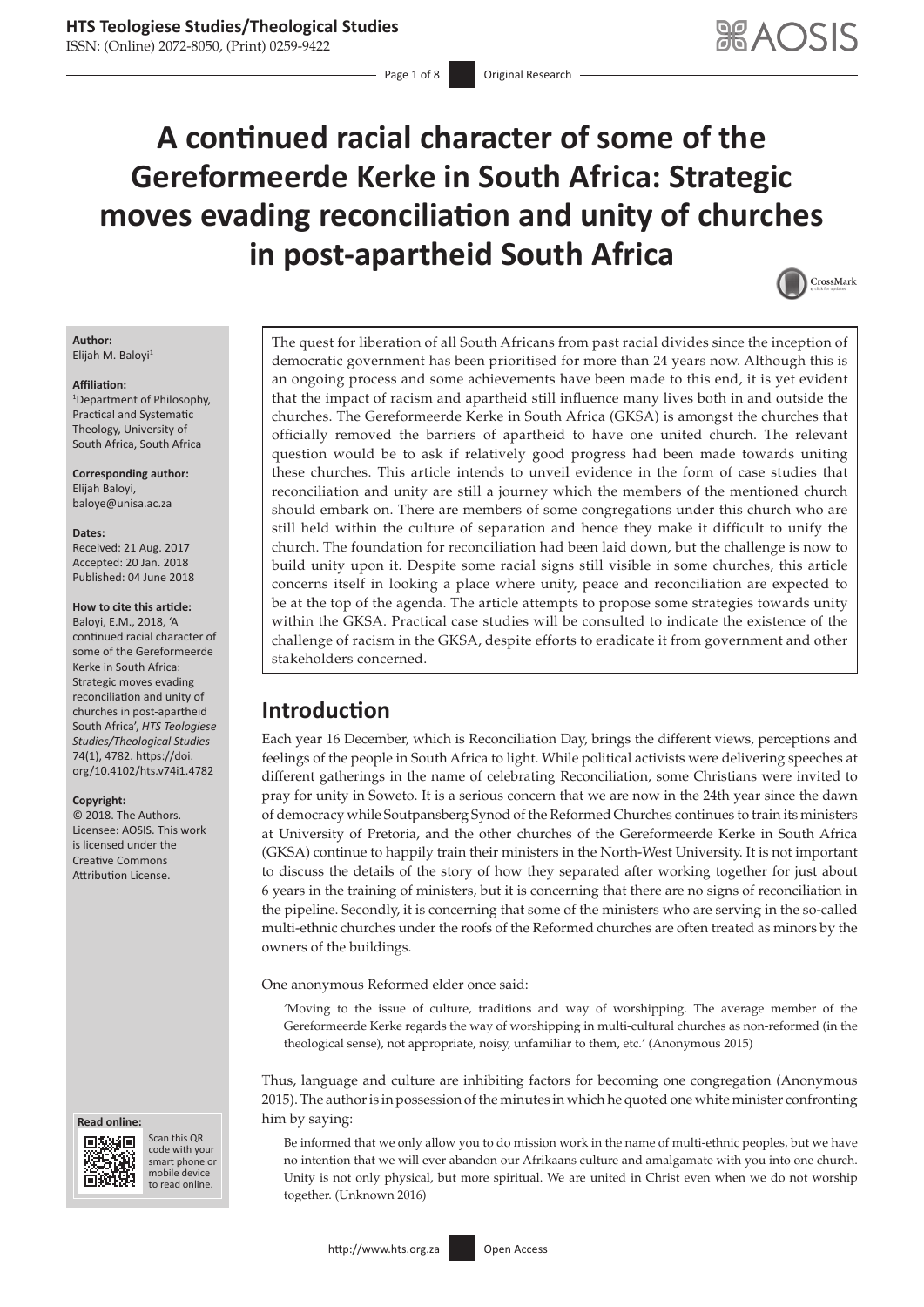This statement made the author realise that although racism had officially been abolished in South Africa, its impact is still influencing some lives, particularly within the Reformed Churches, for the sake of this study.

The role of culture and traditions, which often hides behind language, is cited as a reason for the continued disunity within some Reformed churches. The issue of starting multiethnic churches as a bridge was not a bad idea, but the question is: how long will this be kept like that when true unity is not prevailing? Although the problem at hand is focused on the Reformed churches, the article entitled 'Priest stand up to SA's racism' evidences that the entire Christian fraternity is affected by the continued racism even in 2016. In the article, Bishop William Slattery was quoted saying: 'White people were the barriers to ending racism. They are not learning to trust their brothers and sisters. This is a fact' (Nkosi 2016:6).

The fact that we are still praying for reconciliation made an me aware that although the issues of racial separations are officially abolished, the journey to reach full reconciliation and unity as South Africans is still ongoing. In other words, there is still much work to be done in order to fully achieve unity as black and white. It is apparent that the recent spate of racial practices and incidents confirms that South Africa has not yet reached a complete reconciliation after the end of apartheid and its systematic racism which lasted for many years. It is because of these incidents and practices that I have come to agree with Chikane (2015:21) that the Truth and Reconciliation Commission (TRC) headed by Archbishop Emeritus Desmond Tutu was 'at a political level, rather than at the level of ordinary people'. This indicates that people at the lower levels of society are still seated not only with the wounds caused by racism, but also with actual racism itself. Unfortunately, *those who show signs of and even practice racism continue to do so because not much is being done to correct the wrongs of racial attitudes*. Despite the glaring racial statements that have sparked heated debates on South African social media, it is unlikely that the church as a whole is innocent in this debacle. It is very disturbing that in the very same week in which Penny Sparrow's racial issue was trending all over social media networks, the author of this article, who is a minister of a church that holds its services under the roof of a white Afrikaans church. This is a potentially good start towards reconciliation and unity of the church.

### **Theoretical framework and study aims**

Since the inception of democracy in South Africa there has been a growing trend from some people that reconciliation had been achieved. This pathology, which is supported by yearly celebrations held on 16 December, is for the author a point of contestation. On the contrary, Meiring (2015) contends:

We do have to face the fact that South Africa, 20 years after democracy, is still a fractured and a very divided country. Racism, alienation, xenophobia are still with us, as is the case with corruption, greed and endemic violence. (p. 22)

It is for the author a compromise to the truth, particularly for some members of the GKSA churches, to assume that unity between black and white has been achieved. It is therefore the intention of this study to use the GKSA as its case study, and in order to show that reconciliation and unity is still a possible future of the church, however, there is a responsibility for the church to play a role in the process. One of the aims of the study is to appeal to church members, both black and white, to come out and get involved in engagement and dialogue that may bring about true reconciliation and unity within the GKSA. It is the hope of the author that this study will play a role helping both the church and the country at large in the dialogue around reconciliation. Theology will regain respect amongst citizens and be kept in the conversations around reconciliation only if the church addresses the contemporary challenges facing people in their immediate context.

# **Brief background about racism in South Africa**

The author is not trying to claim to be a scholar on Kuyper, nor he is trying to make him the focus of this study; however, as some ideas of apartheid and racism can be traced from his theology, it is imperative to make a touch on him as we discuss reconciliation in South Africa. His theology cannot be ignored as it played a significant role in confusing people to think apartheid is right. It was amongst other things his doctrine on 'Sovereignty' which he delivered in inaugurating the Vrije Universiteit in Amsterdam on 20 October 1880 which theological racists used to promote racism (Kuyper [1880] 1998:467–468). According to Patrick Baskwell (2006: 1269), Kuyper's concept of '*verzuiling*' which potentially managed to pillarise Catholics, Protestsants and socialists in Netherlands directly or indirectly played a role in structuring South African apartheid and divisions. For the author, though Kuyper cannot be innocent in the game, it was mostly the readers and audience who were confused by his theology to the extent that they used it to promote apartheid and racism. This is evidenced by the fact that when he became a prime minister, Kuyper tried to introduce the so-called ethical policy, having in mind a view of human equality (Harinck 2002:187). More than 21 years into democracy, the GKSA still reduces the black church to simple noise makers who are chaotic, while they are disciplined and orderly. It is from within the wider scope of these Reformed churches that the author is going to focus on this research. There are three selected aspects, through which I argue, that are continuous signs of the unattended practices that perpetuate racism. For the sake of this article, only three selected practises will be discussed.

According to the *Oxford South African School Dictionary* (OUPSA 2014:490), racism is a belief that some groups (races) of people are better than others. To add to that meaning, racism is prejudice, discrimination or antagonism directed against someone of a different race based on the belief that one's own race is superior to the other. This belief of superiority usually entrenches discrimination towards the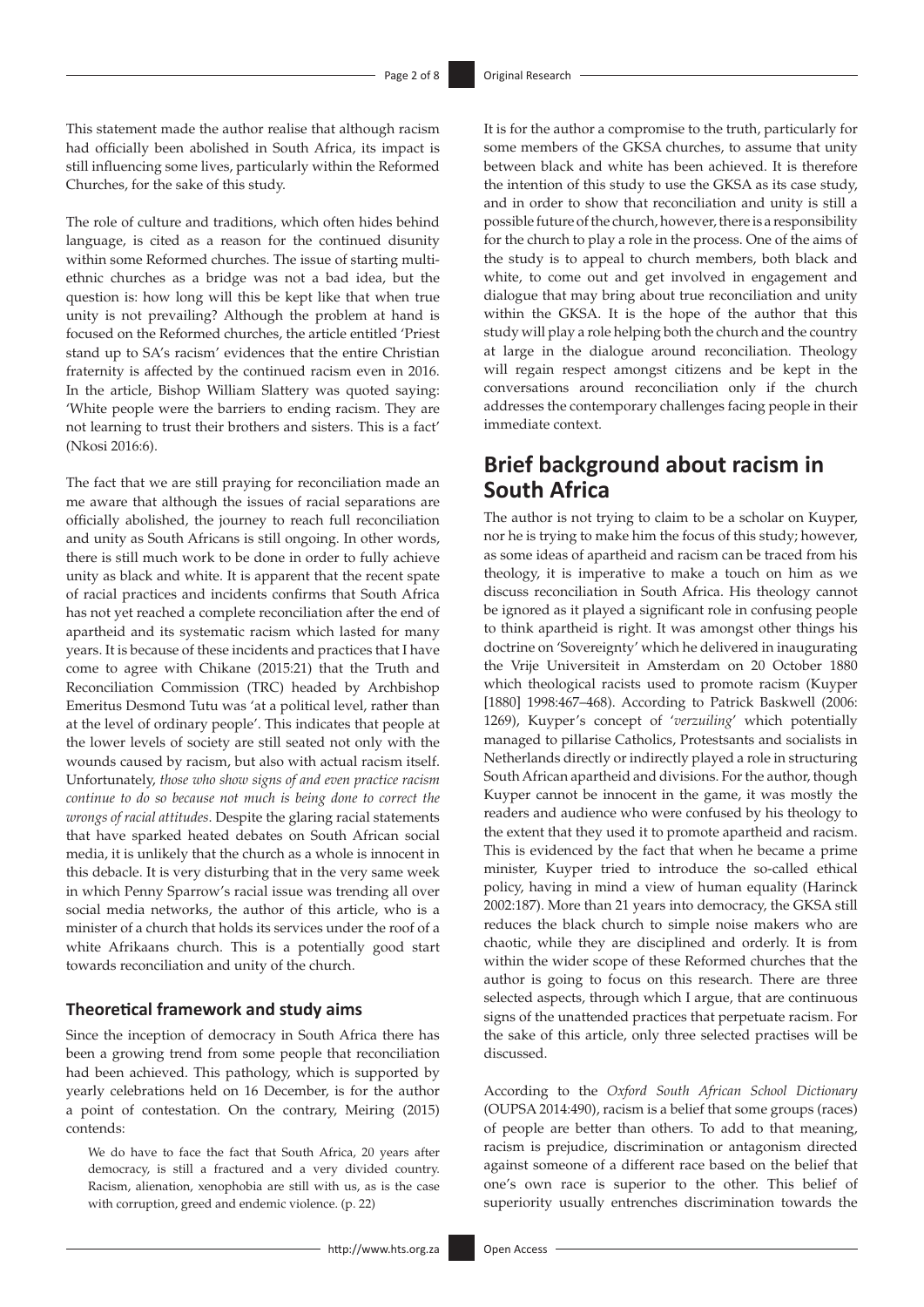people believed to be of lower race or ethnicity. Even the geographical setting of the cities, towns and the like was planned according to racial lines and hence we still observe the so-called 'former white areas' in which blacks were only allowed to be seen if they were employed by whites either in their gardens or kitchens. The racial divisions of the country and that of the churches, particularly Reformed churches, affected each other in many ways; hence, Reformed theology became one of the pioneers which ensured the theological justification of racism. To prove this, the Reformed Churches (GKSA) had for many years, until 1994, been divided into different racial synods, viz., Reformed Churches in South Africa (RCSA) were initially divided during the apartheid regime into three different synods. Synod Potchefstroom (comprising the white Afrikaans-speaking population), Synod Soutpansberg (predominately Venda, and a few Tsonga-speaking congregations) and Synod Middlands (composed of different ethnic groups mainly in what is now the Gauteng province of South Africa). More than three quarters of the Synod Soutpansberg's Venda-speaking congregations are a result of the missionary endeavours of Christian Reformed Churches in Holland, while the last quarter (composed of the Shangaan people) were a result of the missionaries of the white Reformed Churches around Pretoria, which formed part of Synod Potchefstroom (Baloyi 2010:423). Synod Middlands was composed by mainly the mixed race community.

### **The claims of the achievement of reconciliation and unity within the Gereformeerde Kerke in South Africa**

The author has decided to call the claims of the achievement of reconciliation and unity within the GKSA a school of thought, because there is not yet proof of this unity and reconciliation. In his article entitled 'National Synod of the Reformed Churches of South Africa', Le Cornu (2009) argued that black and white are united in one national synod. This claim was motivated by the events that took place in the church's 150th anniversary which took place in Potchefstroom in 2009. At that anniversary of the church, there were translating facilities available and delegates were at liberty to use their own language. The aim of this study is to argue and indicate that those events cannot prove that racism is not present in the church; hence, the study will concern itself with showing how racism is playing a role in the church. The issue with Le Cornu (2009) is that he used superficial examples to make it seem as if the reconciliation of the inequalities of the church has been overcome when it is clear that the claim of unity of the church in this regard cannot be attested to by all its members. Van Wyk (in Le Cornu 2004:2) says that 'the signs of church schism were most clearly seen when in October 2003 two different kinds of meetings were held in Pretoria'.

This kind of report is of concern as it brings to the fore the question of true unity within the church. If there is true unity within the church, then how and why did the GKSA exclude some churches under the same conditions? Secondly, is it possible for black church members who joined this synod to profess the same kind of unity that must be confessed biblically? Thirdly, can this (said) unity testify an end to racism and its roots? Lastly, are black and white churches experiencing the said unity equally? Senokoane (2015:21) contends that equality is first a natural order of God and it is aimed at uniformity in operation or effect. The issue of continued racism and racial attitudes particularly within the church shows that people of all creeds should learn to embrace love, reconciliation, peace and justice. One of the liberation theology masters, James Cone (1986), argued that theology should address contemporary people in their own circumstances and try to liberate them from any form of oppression and marginalisation. It is irresponsible for the church to leave the challenge of continued racism in South Africa in the hands of politicians alone, and it is fair for theology to not turn a blind eye against this inhuman practice. It is for this reason that the black theology of the liberation era is still relevant in dealing with the racial issues that affect South African society.

# **The pretence of unity is confusing**

### Le Cornu (2009) stated that:

The 2009 marks the first united synod by the 'white churches' and the 'black churches', following the lead of the political changes brought about by the elections of 1994. Previously, there were three black synods of whom two are now joined with the 'Afrikaner Churches and Synod'. Language problems were addressed by technology. The main language for the predominantly Afrikaner Reformed delegates is Afrikaans, a language born in and from Africa itself. Translating facilities were available with earphones and available for English, Sotho, etc. speakers from South Africa and delegates from foreign countries who could not understand the Afrikaans language. Delegates spoke in their preferred language while their words were simultaneously translated into other languages – 'One in Christ, and each in his own language'. (Ac 2:6)

Le Cornu (2009) indicated that the synods had taken a decision to become united, but not the churches on the ground level. That is why this kind of unity can be questioned. A practical example from Baloyi (2016) is that the almanac of the RCSA indicates that the so-called consulates of the Classis Limpopo (which stretches from Mokopane to Lusaka in Zambia, and is inclusive of black and white churches) are classified along racial lines. This means white pastors have been appointed as consulents of white churches, while black pastors can only be consulents of black churches. The true implication of this segregation is that white churches will be addressing their own issues, while black churches do likewise. A brief explanation of the work of the consulent is that he or she is the decision maker whenever the local church council and their pastor are faced with a difficult issue in which the pastor as a chairperson of the local church should be excused (this is similar to suspending the pastor). The interim chairperson of that meeting should be another pastor from outside the local church for the sake of the neutrality of the decision-making. This interim chairperson is called a consulent because he or she is not a full-time pastor in that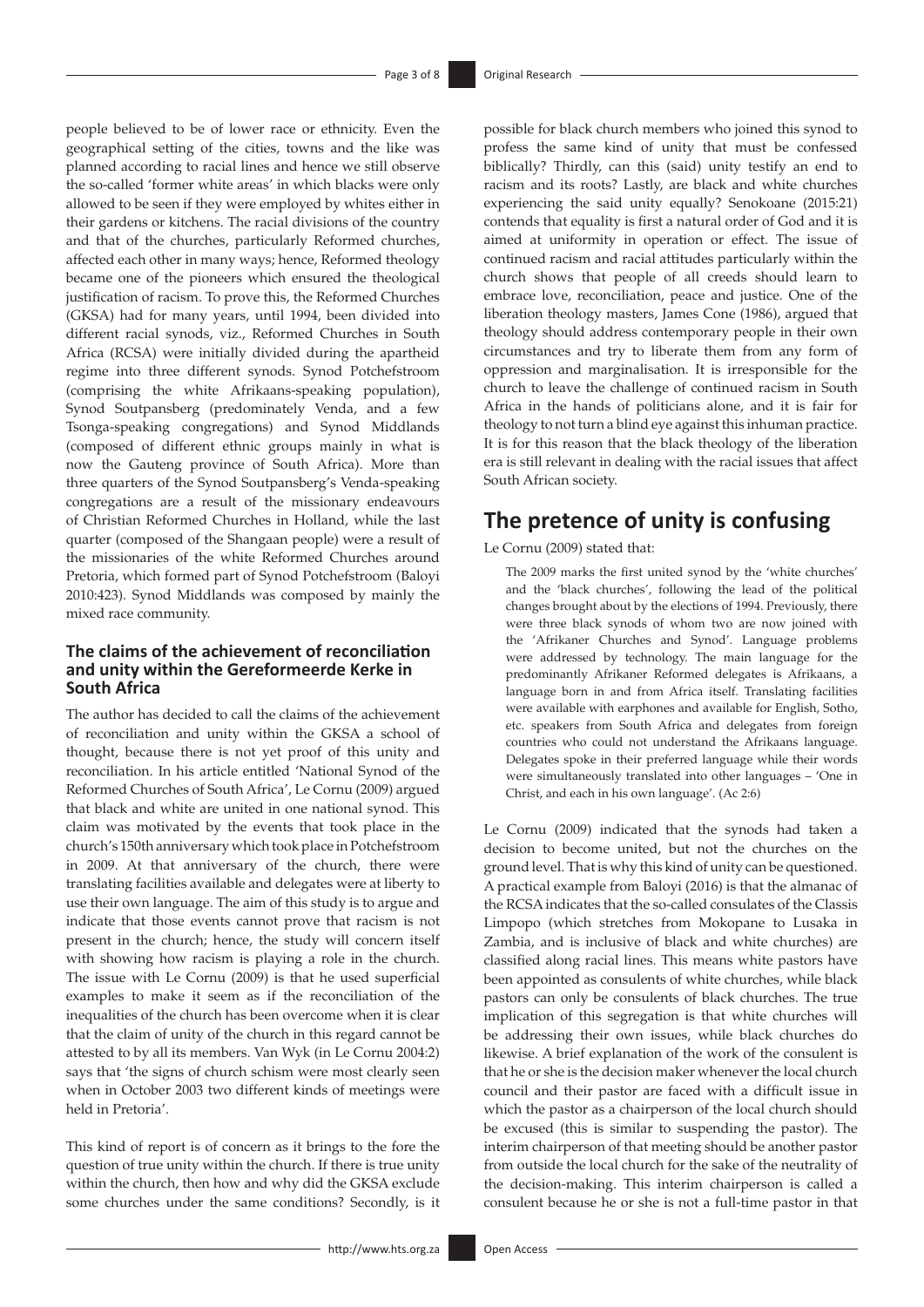church and is only called when there are issues that need an external chair or advice. Therefore, the implication of this is that only black pastors (consulents) will deal with the issues of black churches, while white pastors will deal with issues in their own churches.

What are the implications of having consulents operate along racial lines? Firstly, the consulent is someone who is called whenever the local church council is not in agreement with its pastor, meaning that the consulent is meant to come into the situation as a neutral mediator and even in situations when the church needs someone in an advisory role from outside their church. In brief, the consulent must step into sensitive issues which the local pastor cannot chair or resolve. Therefore, if the local black church sorts out its own problems in private and the local white church does likewise, the problems facing each local church will remain unknown within the greater community of the church which calls the unity of the GKSA as a whole into question.

# **Afrikaans continues to be a weapon of racism (for some people)**

It should be remembered that the 1976 uprising across townships in South Africa that witnessed the killings of many black youth was sparked, amongst other things, by protests against the use of Afrikaans as a medium of instruction in schools. In South Africa, Afrikaans has been associated with black oppression. In 2016, more than 20 years into democracy, the issue of the use of Afrikaans is still contested. The *Mail & Guardian* reported that Afriforum has taken Unisa and other universities to court for deciding to stop using Afrikaans as the medium of instruction and assessment from 2017 (Mail and Guardian 2016:1). Although this is not to mean that I disregard the issue of equality of languages in South Africa, but for the sake of this study, I need to indicate that there are those who still want to see one language dominating another. In the recent violent protests against the installation of statues that commemorate people who perpetrated violent crimes against non-whites (such as Paul Kruger and Cecil Rhodes), it cannot be said that the church, particularly the Reformed Church, is innocent in the matter. This demands more intense dialogue and communication between the parties so that amicable solutions that can take the nation towards reconciliation can be found. English services in the Reformed are a good start, but more dialogue formally and informally between the two churches under one roof needs to be created.

On 27 May 2016, the author was one of the panellists invited to speak about the issue of the use of Afrikaans by a number of Reformed churches doing mission work around Pretoria and outside the country. The discussion which took place that evening was held in the Reformed Church Wapadrant and was attended by dominantly white Afrikaans-speaking churches. This was one of the positive initiatives to start from as we look for ways to unite the church across the racial lines. One of the difficult issues that arose was how Afrikaansspeaking people had failed to invite their house helpers and gardeners who have a good command of Afrikaans in the

home, to accompany them to their church on Sundays. The discussion helped many of those in attendance to see how Afrikaans, which had been used to subjugate black people during apartheid, must be changed by starting to embrace one another in love. For the author, this was a positive step towards the direction of the unity and if this conversation can be continued, unity of the church will be achievable. This can be done by inviting even more other churches to play a role for this change.

The almanac by Le Cornu (2009) is written and published in Afrikaans only, meaning that those who need have the information about this synod and its churches must be able to read Afrikaans fluently. It is unappealing to imagine that this is the same synod which claims to be uniting white and black churches from South Africa to Zambia. The use of Afrikaans as the language of publication implies that churches from Zimbabwe and Zambia should not be privy to the issues contained in this almanac. The author understands this as a direct contradiction of the unity of the church. According to Van Wyk (2010:301–316), John Calvin, who is the founding father of the Reformed churches, vowed to cross 10 seas for the sake of church unity.

There are 11 official languages in South Africa according to the constitution, and Afrikaans is one of them. But there are some people who because of the dominance of Afrikaans in the GKSA abuse it to extend racial divisions that existed during apartheid (Swider 2015:1). Up till today, if one wants good recognition in the Gereformeerde Kerk, he or she should be able to express himself or herself fluently in Afrikaans. The almanac is of importance because this is a document that every Reformed Church member within the same synod is expected to purchase from the head office in Potchefstroom. There is no doubt that the information contained in the document is important for all the churches; however, it is only published in Afrikaans which can only be read and understood by the minority. The almanac contains, amongst other things, a record of all the Reformed pastors, those who have retired, those who are active and those who have passed away. The almanac also gives the updated addresses of all the churches and the contact details of all pastors. If the almanac of the church, which serves as the official source of information about the Reformed churches in Southern Africa, is still published exclusively in Afrikaans, this means that synod members who cannot understand Afrikaans cannot access the information. It should be pointed out that expenses for translations into other languages should be budgeted for in order to ensure that other non-Afrikaans speakers can benefit from the writings.

# **The dawn and the mushrooming of multi-ethnic reformed churches in Tshwane**

Post-apartheid Tshwane has seen some traditionally white Reformed churches start to open their premises to black people in order for them to start black Reformed church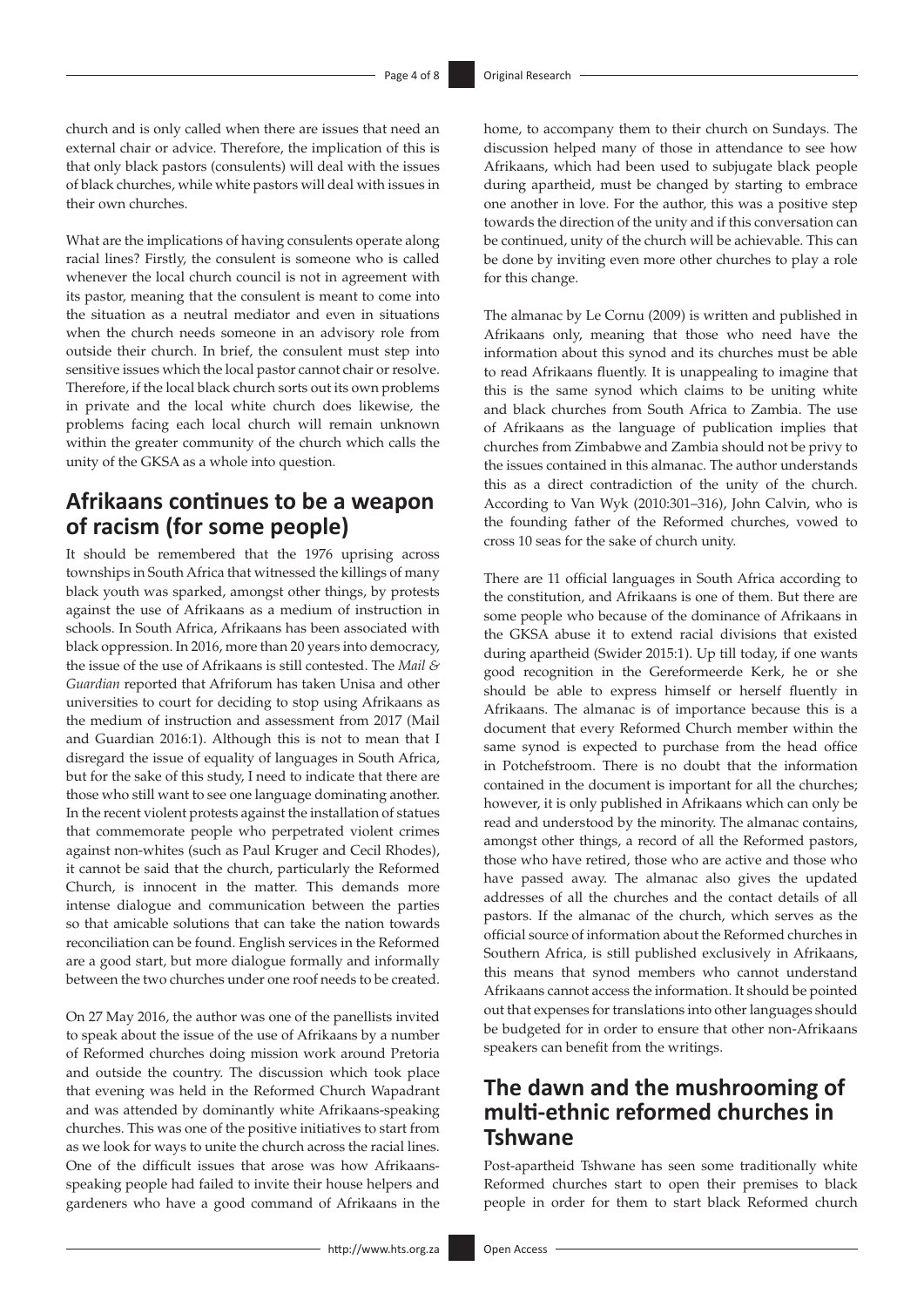services under their roofs. This, according to the author, is a positive step towards integrating and unifying the divided church. The primary reason that this is happening is that the white community has been slowly dying out in the city centre, while more black people seeking employment and better lives are getting into the city. This can be used as a way forward because it opens a chance of dialogue between black and white congregants. Although there may be other reasons why the black congregations are allowed into white church premises, church unity is one of the intentions because slowly integration towards separated churches would start taking place. Because of this, many are still convinced that these churches do not want a black pastor, but will tolerate the so-called 'good blacks' as pastors because they will not question the status quo. As stated initially in the Introduction, the author interviewed an Afrikaans elder in Gereformeerde Kerke, who did not want his name to be mentioned, who said:

'Moving to the issue of culture, traditions and way of worshipping. The average member of the Gereformeerde Kerke regards the way of worshipping in multi-cultural churches as non-reformed (in the theological sense), not appropriate, noisy, unfamiliar to them, etc.' (Anonymous 2015)

Thus, language and culture are inhibiting factors for becoming one congregation (Anonymous 2015). If culture is a factor then it needs to be revisited because my belief is that culture should be dynamic and open for changes, particularly where it goes wrong. It is not a good excuse after more than 20 years of democracy for some white Reformed church members to continue using traditional and cultural excuses mentioned above to delay or deny the church the unity it deserves.

Because of this divisiveness, some of the poorer churches cannot afford to invite a qualified black pastor who might be working in an academic institution such as Unisa or the University of Pretoria to serve them because of the racial divisions. They rather use the unusual methodology of having their full-time pastors being tentmakers in some of the institutions or schools, to avoid the calling fee of qualified black pastors. For me there is a need to dialogue about the possibilities of coming closer as blacks and whites trying to think of a way in which the separate black and white churches can slowly come together. In a later stage, there can be an advantage of churches making use of qualified pastors who are getting their salaries from the universities, while they only subsidise their transport allowances, for instance. This just indicates that we still have a few people who want to be bridge-builders with regard to reconciliation; meanwhile, we need more people to come as bridge-builders to reconcile the nation.

It is within the context of the multi-ethnic churches where the positive communication between white owners and black congregants can be initiated, of course under the guidance by both pastors. No one can deny that the separate services echo the sentiments that Steve Biko voiced when he said: 'Black man you are on your own'. In the GKSA multi-ethnic church, the only thing that the black congregation are offered is a shelter to worship under, and not true unity.

In his article 'Racism must stop', Araie (2015:10) confirms the continued existence of racism in South Africa by arguing that 'We have come so far, yet it seems our journey to defeat racism is far from over'. This statement indicates that although it is officially known that racism is abolished, we have a responsibility as a collective nation to work towards the change we want to see. Unity is achievable, but with all our efforts to seek it.

Fisher (2015:10) also raises the same issue when asking 'why is color still a major issue in Mzansi?' The continued subjugation and dehumanisation of black people is the one black spot that is still being fought against in South Africa. Besides other Christian denominations' role in entrenching this evil, the broader concept of the Reformed Theology has been severely criticised for supporting racism and apartheid (Byrnes 1996:1). There is no doubt that besides the owners of buildings only selecting 'good blacks' as pastors to do this mission within their premises, they also continue to dominate and decide everything for the indigenous church. Those pastors who do not submit to the paternalism by blindly listening to instructions given are told that the mission is over and that they should leave.

# **A way forward**

The unique situation of South Africa is that both the oppressed and the oppressor are still sharing the same geographical space; this demands a unique space in which this kind of racial inequality can be addressed. It is fallacy to think that the TRC led by Archbishop Emeritus Desmond Tutu eradicated the racial inequalities of the past for ordinary citizens. The TRC might have played a role in the lives of some people, but the majority of South Africans, both black and white, are still living in their environments. This article is a point of departure for both black and white South Africans to seek ways of reconciling the nation of South Africa. One of the ways is by accepting the fact that as black and white people we should start walking together side by side, promoting a culture of mutual respect, solidarity and a culture of finding a common problem that unifies us.

The wrongness of the reading of the Bible as a way to entrench racial inequalities demands a correction of ethics, and the reading of the Bible to reverse the situation (Snyman 2008:227). Paul in Ephesians 2:11–22 addressed and overcame the issue of racial divisions by pointing at Salvation in one Jesus Christ as the cornerstone of unity. For Christians the driving force against all forms of hostility and racial barriers should be the fact that they are all saved by one Jesus, through one Spirit and to serve one God. Reconciliation is achieved by trying to give in more than one receives. Many white South Africans are not ready to engage in reconciliation and want to remain defiant in their comfort zone. From a Biblical point of view, reconciliation is achieved when both parties move out of their comfort zone and meet at a middle point. The story of Jacob and Esau's reconciliation from Genesis 32:36–43 attests to this. They did not meet in the house, but moved to a middle point and embraced each other. What the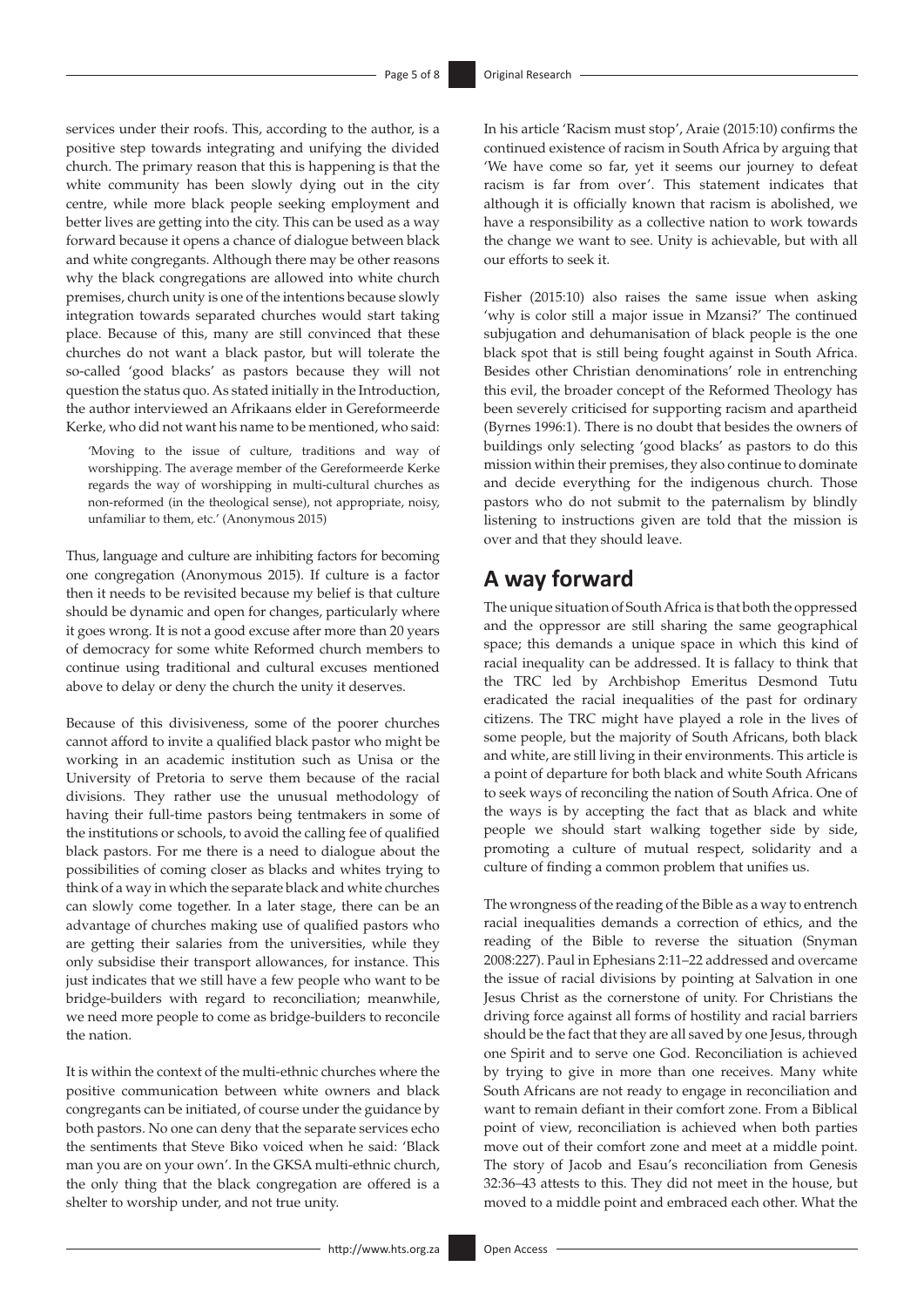GKSA can learn from the story of Jacob and Esau is the following:

- 1. Power of faith Jacob had enough faith to decide to go back and reunite with his brother after many years of separation. It was the same faith that saw Jacob wrestling with an angel that saw him seeking a blessing to meet with his brother. You always need the blessing of God when initiating talks or debates about reconciliation. This is not about being too holy or too spiritual, but there is a tendency amongst Christians to preach what they do not live. You cannot preach that 'Nothing is impossible with God' while you do not trust that God can help you through challenges of this nature. Although the South African churches met to pray for issues such as the rain during the 2016 draught, reconciliation needs the same type of faith when engaging with it. The argument of advancing faith in the Jacob-Esau encounter received much support from Wolicki (2015:1) in his blog entitled 'How a Jacob and Esau encounter is the secret to advancing faith'.
- 2. Sacrifice Jacob sacrificed many of his belongings for the reconciliation to happen. He sent gifts to his wronged brother. Although the *Midrash* raises many questions around the meaning of Jacob and Esau's kiss outside the home, in my understanding this was not a kiss under the pretence of revenge. Coming to know the truth, acknowledging the wrongs of the past and a readiness to move into a different direction is the transformation that needs to take place between black and white brothers and sisters in South Africa.
- 3. Reconciliation took place in the middle, and not in Jacob's or Esau's house. According to Feldman (1956:482), the weeping of Jacob and Esau during the kiss, even though Rabi of England Dr JH Hertz (1938:125) thought of the presence of the hatred feelings during the kiss, indicates that this was a reconciliation that came after a long time of separation and bitterness. Moving out of our comfort zone is what is needed from both black and white parties in South Africa. Heller (1998:1) says: 'At last the moment of truth arrives. Esau makes the first overture: He embraces Jacob, falls on his neck, and kisses him. The tension had been broken'. Reconciliation comes after the breaking of the tension. It is also called the moment of truth; hence, the TRC in South Africa made its own relevance. According to Weiss (1998:1), reconciliation takes place alongside forgiveness which encompasses understanding, compassion and committing oneself to not repeat a wrongdoing of the past.

After Jesus taught and accommodated even the Samaritans who were trying to be enemies with Jews, Paul came in and emphasised this point in Galatians 3:28 when he said: 'There is neither an Jew or gentile, neither slave nor free, nor is there male and female, for you are all one in Christ Jesus'.

In Heller's (1998) article 'The healing of the open wound', when Jacob and Esau met after 20 years of separation, the meeting was like that of the warriors, Esau surrounding

himself with a 400-man army. According to Heller (1998:1), the tension was only broken after Esau made the first overture and embraced Jacob and kissed him. In the *Midrash* there are many questions around the meaning of this kiss; however, we know that this was not only a lip kiss under the pretence of revenge. Coming to know the truth, acknowledging the wrongs of the past and a readiness to move in a different direction is the transformation that took place in the hearts of the two brothers. That is where the role of the Truth and Reconciliation Commission headed by Desmond Tutu tried to make its relevance and it said:

However, how painful the experience has been, we remain convinced that there cannot be healing without the truth. Not only the pain and injustice of thousands needed to be uncovered. The fatal ideology behind it, the structure erected to support apartheid needed to be scrutinized. (TRC 1998:4)

The present attitude of some white Afrikaners in trying to protect their supremacy, land and wealth by evading the talks about racism and reconciliation is not going to help the country move towards unity. Although the issue of forgiveness between Jacob and Esau had nothing to do with racism, their willingness to resolve and reunite after years of separation can be used as an example when we seek ways to unite previously divided South Africans. Parsitau (2015) asserts that:

Forgiveness includes some forms of communal soul searching in the long term to cultivate goodwill and secure the future. Genuine forgiveness should confront the stark reality of forgiving mutual affirmation and co-existence with former enemies. (p. 76)

That is why Meiring (2015:22) asserts that as reconciliation does not come easy, there are a number of prerequisites for the process of forgiveness and healing. Black and white Reformed churches should be ready to find a common uniting cause as they go through forgiveness as a way towards reconciliation and unity.

In his book 'Building peace', Lederach (1998:29) discusses good options on how to reconcile a fragmented society. He argues that reconciliation is a place where people and things come together. Discussing the important means of bringing peace, Lederach (1998:37) uses a picture of a pyramid in which the church needs to identify the highly respected, influential and leading figures to be incorporated into the strategy of peace. This is very much in line with Tshaka's (2013:192) view that ministers and pastors are expected to occupy dual roles as spiritual and secular leaders in our communities. Baloyi (2015:6) emphasises this by arguing that the church is, amongst other responsibilities, a custodian of peace in the world. The GKSA can provide a forum where not only ministers, but also ordinary members of the church from both sides talk and a workshop where congregants are openly encouraged to talk about every racial issue. A possibility for the GKSA would be to ask for facilitators to come and facilitate these workshops, seminars or conferences. The synod also needs to advocate for the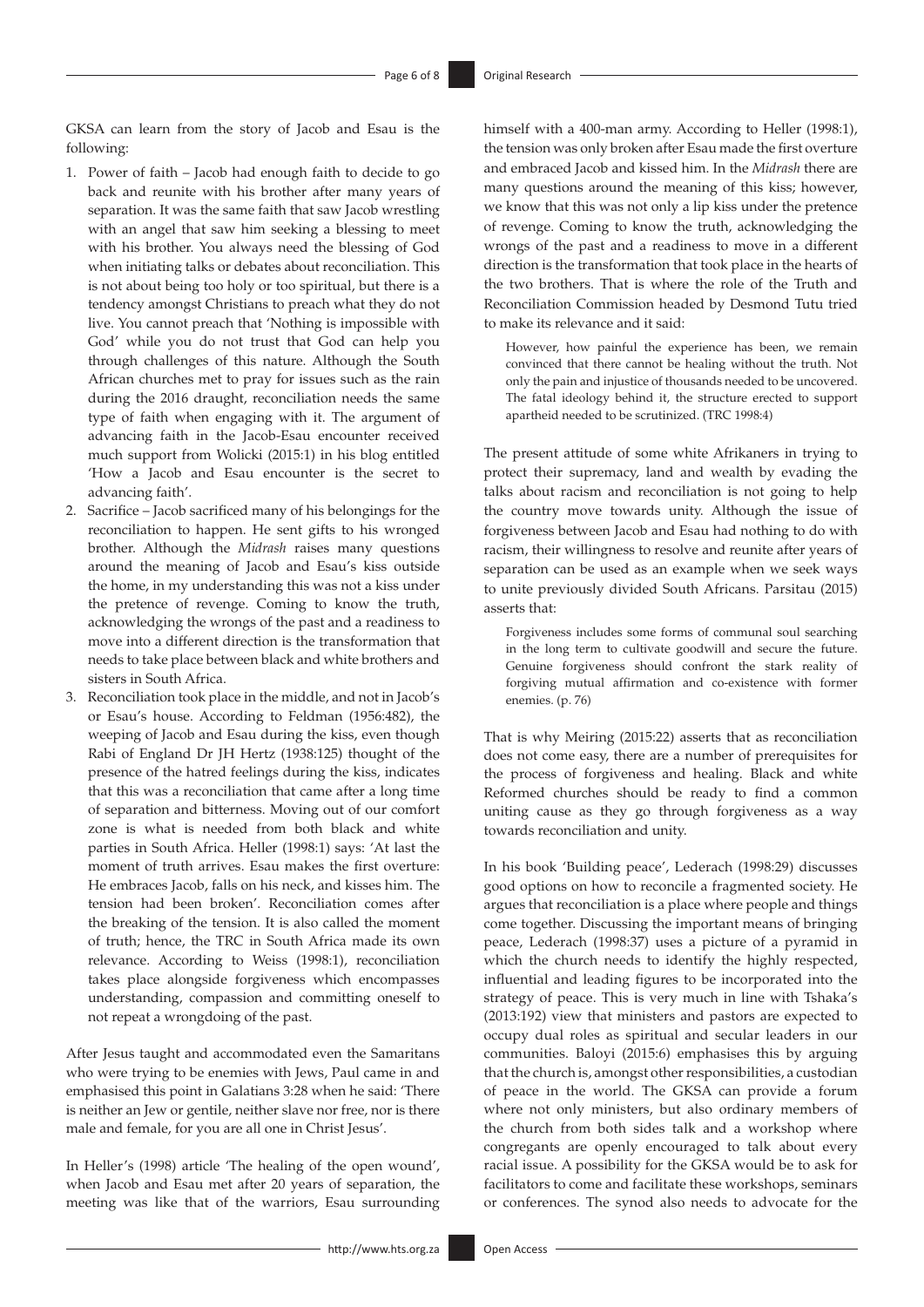agencies of unity in different churches, not by way of prescribing but by advising the churches to promote unity and justice on a congregational level. Lederach argues that a fragmented society needs strategic commitments towards the approaches that are likely to have the most enduring positive impact in building relationships and peace (1997:93). Amongst other things, the rebalancing of power, confrontational negotiations, conscientisation and conflict resolution approaches will help defuse immediate face-toface tensions. These sentiments are echoed by Parsitau who articulated that it is necessary to commit to building just and peaceful realities and relationships (Parsitau 2015:63). Hope for a united future can be found in Khumalo (2015:10), when he stated in his report that the meeting of former South African Defence Force soldiers and pastors such as Reverend Frank Chikane held at Khotso House was targeted at making reconciliation in South Africa a reality. For the author it would have made a difference if follow-ups were continued from the 1988 National Initiative for leaders and academics, amongst whom Frank Chikane, David Bosch, Michael Cassidy, Denise Ackerman are a few. Bongani Goba and others were reflecting on the issue of reconciliation in Pietermaritzburg.

For those who have multi-ethnic churches, if the objective of the mission is to reach unity, having separate services and separate pastors just delays the vision of unity. Dreaming of a united church is not enough, but it is the time to try and move out of our comfort zones by initiating practices such as pulpit exchange between the black and white churches. Just as there is the saying 'justice delayed is justice denied', unity delayed is unity denied. It is time that the white churches that are about to close because of the loss of membership start inviting available black pastors to minister to an inclusive church instead of segregating the pastors and having them evangelise to black people exclusively. This action must not be misunderstood as trying to destroy the Afrikaans language and culture, but as a means of trying to bring divided people closer. There still is a need for white Christian brothers in Christ to prove themselves as brothers to black Christian brothers (Biko 2015:63). Opoku (1988:242) notes that the church has no right to turn people into strangers in their own land.

Mancotywa (2016:11) is correct in arguing that since the inception of democracy and the abolishment of apartheid, only the symptoms of racism have been addressed, but the core causes of racism have not yet been dealt with. The biblical story of Lazarus and the rich man is remembered quickly where the rich man expected to continue to have Lazarus as his servant after death even though he did not try to change the poor condition of Lazarus' life (Lk 16:24, 27). From these two verses, we can see that the attitude of the rich man is still that of someone who is used to sending his servants. The manner in which the rich man insists that Lazarus should be sent to him and to his brothers speaks of the issue of oppression in South Africa. The author supports the idea of trying to avoid practices that potentially promote racism and embrace practices that promote unity of the church. But he does not agree with the suggestion by the African National Congress chief whip Sizani Stone that the German Holocaust model should be used to deal with the current trend of racism in South Africa (Malefane2016:4). The holocaust has its own discussion which is not intended for this article.

Reconciliation is undoubtedly an expensive project; hence, I am in agreement with Els (2007) on the fact that it demands obedience. One of the retired professors of the GKSA responded to Cornelius by saying:

Apartheid became so much part of the system of people and caused so much blinding of people, that it is difficult to say whether it was a climate of accepting, a climate of expectation, a new openness to the future. Reconciliation is not something that you can establish overnight. Reconciliation is a growth process and a person's eyes must open to see from Scripture that reconciliation is basically to do with the relationship between God and man in Christ and that this has consequences for society. (p. 157)

When Jesus Christ said Christians need to be the salt and light of the world (Mt 5:13–14), he was giving an instruction that calls Christians to be life changers in their immediate situations, including involvement in reconciling a racially divided South Africa.

The author supports the correctness of Villa-VaVincecio and De Gruchy (1985:128) when they advocated that the journey towards reconciliation and forgiveness is the quest for truth and there cannot be a genuine reconciliation without truth. It is lastly very important to note that within the Christian fraternity, it is firstly the reconciliation with God that can enable people to understand the reconciliation with one another. I am with Meiring (2015:23) that all Christians need to recognise and accept their own responsibility to be ambassadors of reconciliation in this country.

### **Conclusion**

The issue of integration between the previously divided races demands that though the Reformed churches have already initiated something positive in the form of multiethnic services, more dialogue must take place as to how to move from these separate services to one united church. Because there is a push to end racism, the churches must be assisted from the synod downwards to start dialogues and engagements towards complete unity because it will be help to continue with separate services for ever. It is advisable that as the church seeks to unify itself, the teachings of Jesus across races as well as that of Paul when saying: 'There is neither a Jew nor Greek, there is neither slave nor free, nor is there male and female'. The church is called into unity and that means it is responsible for removing all barriers to unity. To be more precise, the value of mutual respect, brotherly love as well as equality needs to be cultivated in the religious context, particularly in the churches.